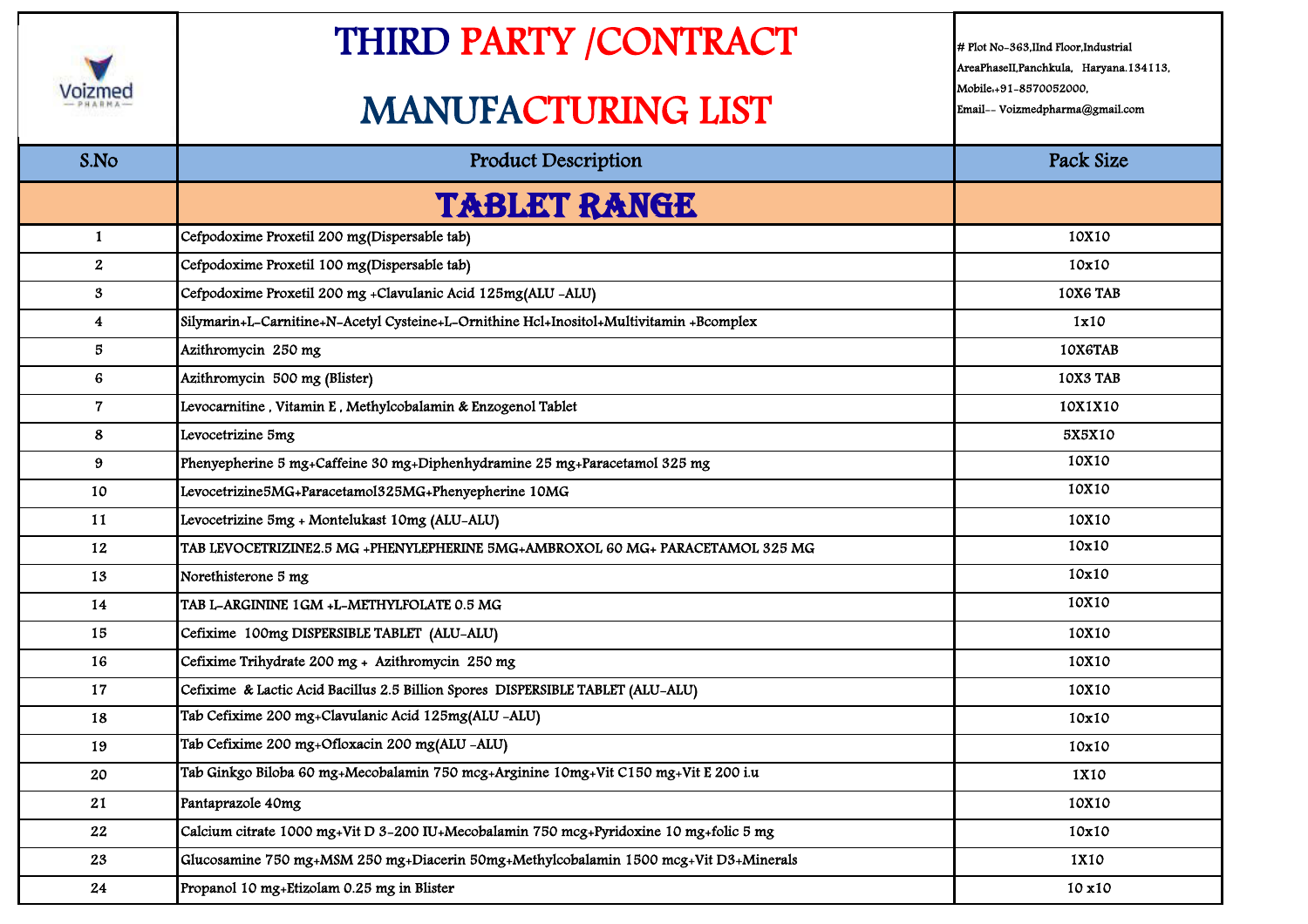| 25 | Tramadol Hcl 37.5 mg +Paracetamol 325 mg                                                              | 10x10           |
|----|-------------------------------------------------------------------------------------------------------|-----------------|
| 26 | Amoxycillin 500mg+Clavulanic Acid 125mg + Lactic Acid Bacillus (ALU-ALU)                              | 10X6            |
| 27 | Amoxycillin 500mg+Clavulanic Acid 125mg (ALU-ALU)                                                     | 10X6            |
| 28 | Calcium Citrate 1000 mg+Zinc Sulphate 4 mg+Vit D3 200 IU+Magnesium 100 mg(ALUPack)                    | 10X10           |
| 29 | Calcium Citrate 1000mg+Zinc Sulphate 22.5mg+Calcitrol 0.25 mg+Magnesium 100mg (ALU-ALU)               | 10X10           |
| 30 | Calcium et 1000mg+Zinc 22.5mg+Calci 0.25 mg+Mg 100mg +Vit k2-50 mcg+Me 1500 mcg+DHA+Boron             | 10X10           |
| 31 | Hydroxyzine Hydrochloride tablets IP                                                                  | 10X15           |
| 32 | Deflazacort 6mg (ALU ALU)                                                                             | 10X10           |
| 33 | Dicolfenac sodium 50mg+Paracetamol 325 mg+Chlorzoxazone 250 mg                                        | 10X10           |
| 34 | Diclofenac potassium 50+Paracetamol 325mg+Serratiopeptidase 15mg                                      | 10X10           |
| 35 | Diclofenac potassium 50+Paracetamol 325mg                                                             | 20X10           |
| 36 | Trypsin, Bromelain, Rutoside Trihydrate & Diclofenac Tablets                                          | 10x10           |
| 37 | Etizolam mouth Dissolving Tablets 0.25 mg                                                             | 10X10           |
| 38 | Etizolam mouth Dissolving Tablets 0.50 mg                                                             | 10x10           |
| 39 | Etoricoxib 90 mg                                                                                      | 10x10           |
| 40 | Fluconazole, Azithromycin &Secnidazole Tablets (Combikit)                                             | 10X1X4          |
| 41 | Fexofenadine Hcl 120 mg+Montelukast 10 mg(Alu)                                                        | 10X10           |
| 42 | <b>Fluconazole</b>                                                                                    | <b>25X1 TAB</b> |
| 43 | Aceclofenac 100mg+Paracetamol 325mg+Chlorzoxazone 250 mg                                              | 10X10           |
| 44 | Aceclofenac 100mg+Paracetamol 325mg(Blister pack)                                                     | 10X10           |
| 45 | Aceclofenac 200 SR-Alu                                                                                | 10X10           |
| 46 | Aceclofenac 100mg+Paracetamol 325mg+Serratiopeptidase 15mg(Alu pack)                                  | 10X10           |
| 48 | Ferrous Ascorbate + Folic Acid + Zinc Sulphate (ALU-ALU)                                              | 10X10           |
| 49 | Ferrous ascorbate , L-Methyl Folate , Zinc Sulphate Monohydrate, Methylcobalamin, L-Arginine Tablet s |                 |
|    |                                                                                                       | 10x1x10         |
| 50 | Betahistine 16mg-Alu                                                                                  | 10X10           |
| 51 | Tab Isosuxperine 40mg Sustained Release                                                               | 10X10           |
| 52 | Ofloxacin 200 mg (ALU-ALU)                                                                            | 10X10           |
| 53 | Ofloxacin 200 mg +Ornidazole 500mg                                                                    | 10X10           |
| 54 | Mefenamic Acid & Tranexamic Acid Tablets in alu                                                       | 10X10           |
| 55 | Myo-Inositol & Metformin HCI tab                                                                      | 10x10           |
| 56 | Myo-Inositol 1gm+L-Methyllfolate 1 mg+Vitamin D3 1000 i.U                                             | 3x10            |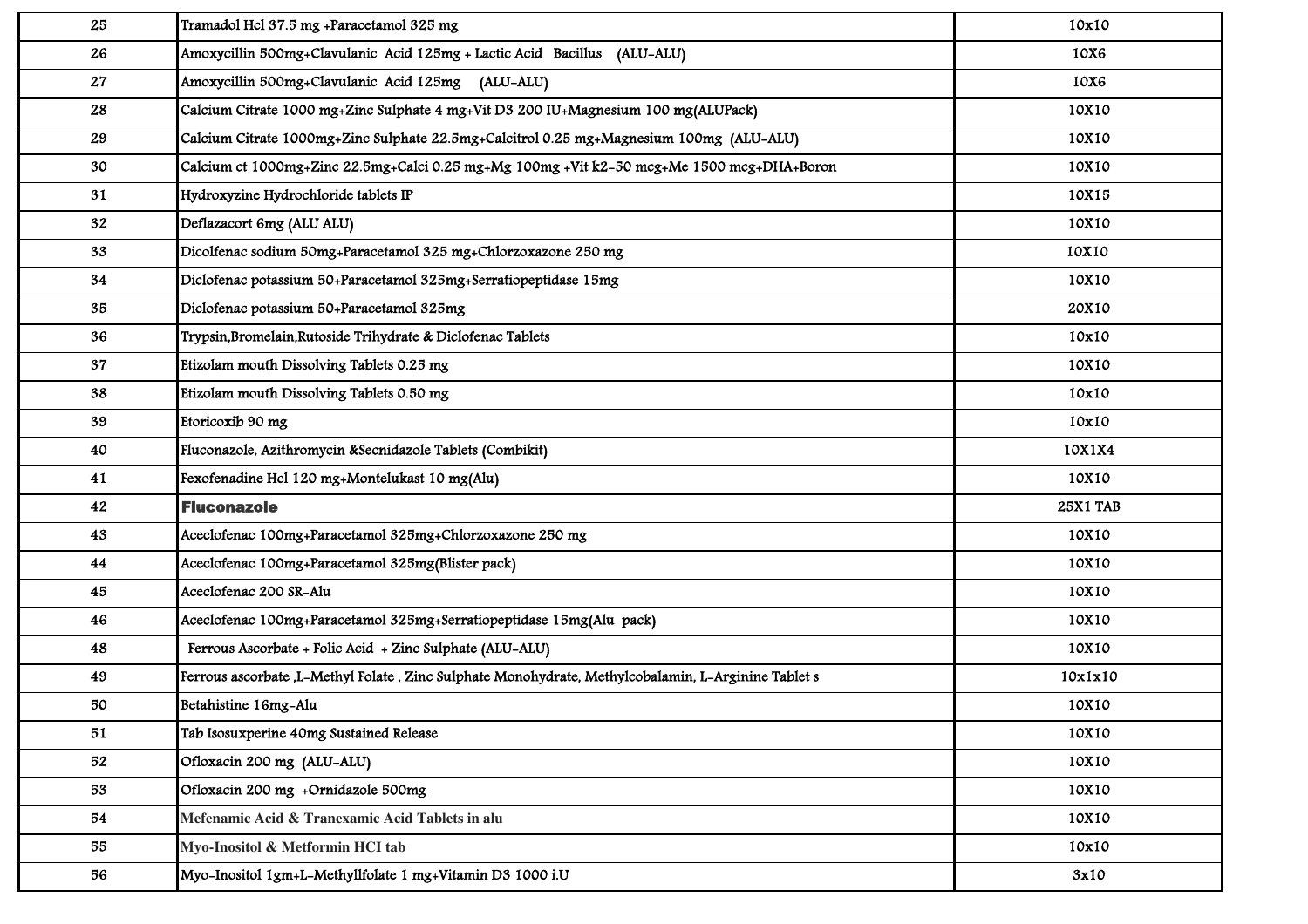| 57 | Nimesulide 100mg + Paracetamol 325 mg +Serratiopeptidase 15 mg (Alu)                       | 10X10   |
|----|--------------------------------------------------------------------------------------------|---------|
| 58 | Mecobalamin 1500 mcg + ALA 100 mg + Pyridoxin 1.5 mg + Folic Acid 300 mcg + VitD3 1000 I.U | 10X10   |
| 59 | Melcobalamine 1500 mcg + ALA 200 mg + pregablin 75 mg+benfothiamine 100 mg+inositol+biotin | 10x10   |
| 60 | Nimesulide 100mg + Paracetamol 325 mg (Blister)                                            | 10X10   |
| 61 | Doxylamine Succinate 10mg. +Vitamin B6 10mg. + Folic Acid 2.5mg.                           | 10X10   |
| 62 | Methylcobalamin 1500 mcg+L-Methylfolate 1 mg+Pyridoxal 5-Phosphate0.5 MG                   | 10x10   |
| 63 | Ondansetron MD Tab (ALU)                                                                   | 10X10   |
| 64 | LETROZOLE TABLET USP 2.5MG                                                                 | 10X10   |
| 65 | MethylPrednisolone 4 mg in Alu Alu                                                         | 10X10   |
| 66 | MethylPrednisolone 8 mg in Alu Alu                                                         | 10X10   |
| 67 | COQ100 Mg+L-Carnitine 500 mg+L-glutathione 10 Mg+EPA +DHA+Lycopene +Selenium+Zinc          | 10x1x10 |
| 68 | Rabeprazole Sodium 20mg                                                                    | 10X10   |
| 69 | Drotaverine HCL 80 mg +Mefenamic Acid 250 mg (BLISTER PACK)                                | 10X10   |
| 70 | Escitalopram 10mg +Clonazepam 0.5 mg                                                       | 10X10   |
| 71 | Dicyclomine HCl 20mg + Mefenamic acid 250 mg                                               | 20X10   |
| 72 | Febuxostat -40 mg                                                                          | 10x10   |
| 73 | Febuxostat -80 mg                                                                          | 10x10   |
| 74 | Levofloxacin 500 mg                                                                        | 10X10   |
| 75 | Telmesartan 40 mg                                                                          | 10x10   |
| 76 | Telmesartan 40 mg+Hydrocholorothiazide 12.5 mg                                             | 10x10   |
| 77 | Telmesartan 40 mg+Amlodepine 5 mg                                                          | 10X10   |
| 78 | Terbinafine tablet                                                                         | 10x7    |
| 79 | Cefuroxime 250mg Alu Pack                                                                  | 10X10   |
| 80 | Cefuroxime 500mg Alu Pack                                                                  | 10X10   |
| 81 | Ursodeoxycholic Acid 300 mg                                                                | 10x10   |
| 82 | Cinnarizine 15 mg+Domperidone 20 mg                                                        | 10x10   |
| 83 | VIT.A, Vit.C, Vit.E, Betacarotene, Zinc Sulphate, Selenium Dioxide & Biotin Capsules       | 10X10   |
| 84 | Linezolid 600 mg                                                                           | 5x6     |
| 85 | AMLODIPINE 5MG + METOPROLOL 25MG                                                           | 10X10   |
| 86 | <b>AMLODIPINE 5MG + METOPROLOL 50MG</b>                                                    | 10X10   |
| 87 | <b>GLIMIPRIDE 1MG</b>                                                                      | 10X10   |
|    |                                                                                            |         |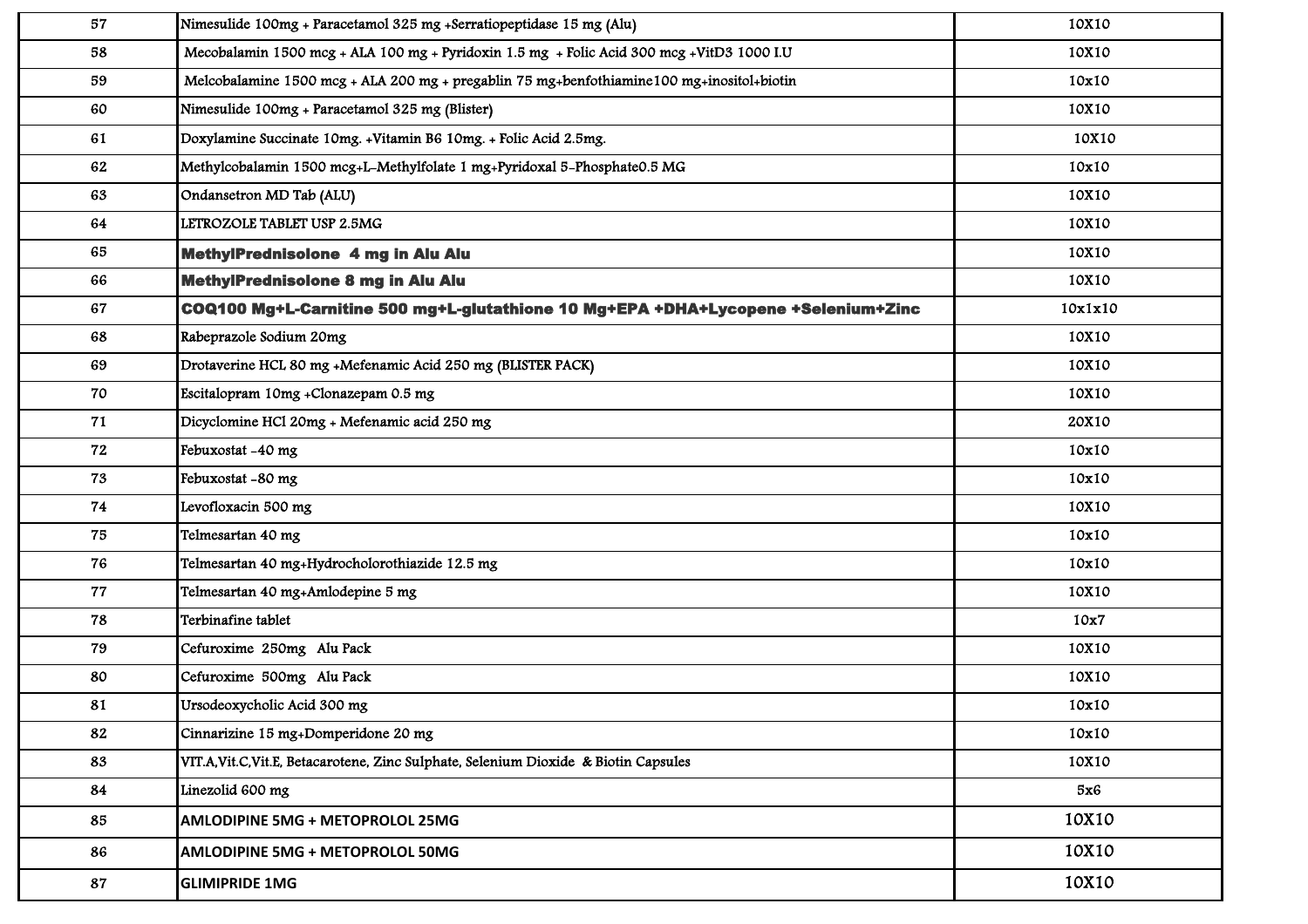| 88  | <b>GLIMIPRIDE 2MG</b>                                | 10X10 |
|-----|------------------------------------------------------|-------|
| 89  | GLIMIPRIDE 1MG + METFORMIN 500MG + VOGLIBOSE 0.3MG   | 10X10 |
| 90  | GLIMIPRIDE 2MG + METFORMIN 500MG + VOGLIBOSE 0.3MG   | 10X10 |
| 91  | GLIMIPRIDE 1MG + METFORMIN 500MG                     | 10X10 |
| 92  | <b>GLIMIPRIDE 2MG + METFORMIN 500MG</b>              | 10X10 |
| 93  | METFORMIN 500MG + PIOGLITAZONE 15MG + GLIMEPRIDE 1MG | 10X10 |
| 94  | METFORMIN 500MG + PIOGLITAZONE 15MG + GLIMEPRIDE 2MG | 10X10 |
| 95  | <b>NEBIVOLOL 2.5MG</b>                               | 10X10 |
| 96  | <b>NEBIVOLOL 5MG</b>                                 | 10X10 |
| 97  | <b>OLMESARTAN 20MG + AMLODIPINE 5MG</b>              | 10X10 |
| 98  | <b>ROSUVASTATIN 10MG</b>                             | 10X10 |
| 99  | ROSUVASTATIN 10MG + CLOPIDOGREL 75MG CAPS            | 10X10 |
| 100 | ROSUVASTATIN 10MG + FENOFIBRATE 160MG                | 10X10 |
| 101 | ROSUVASTATIN 10MG + ASPIRIN 75 MG                    | 10X10 |
| 102 | <b>TELMISARTAN 40MG</b>                              | 10X10 |
| 103 | TELMISARTAN 40MG + HCTZ 12.5MG                       | 10X10 |
| 104 | <b>TELMISARTAN 80MG</b>                              | 10X10 |
| 105 | TELMISARTAN 40MG + CHLORTHALIDONE 12.5MG             | 10X10 |
| 106 | TELMISARTAN 40MG + AMLODIPINE 5MG                    | 10X10 |
| 107 | TELMISARTAN 40MG + CILNIDIPINE 10MG TABS             | 10X10 |
| 108 | TELMISARTAN 40MG + METOPROLOL ER 25MG                | 10X10 |
| 109 | TELMISARTAN 40MG + METOPROLOL ER 50MG                | 10X10 |
| 110 | Cinnarizine 15 mg+Domperidone 20 mg                  | 10X10 |
| 111 | VOGLIBOSE 0.3MG MOUTH DISSOLVING TABS                | 10X10 |
| 112 | VOGLIBOSE 0.2MG MOUTH DISSOLVING TABS                | 10X10 |
| 113 | VOGLIBOSE 0.2MG + METFORMIN 500MG SR                 | 10X10 |
| 114 | VOGLIBOSE 0.2MG + METFORMIN 1000MG SR                | 10X10 |
| 115 | <b>METOPROLOL 25MG</b>                               | 10X10 |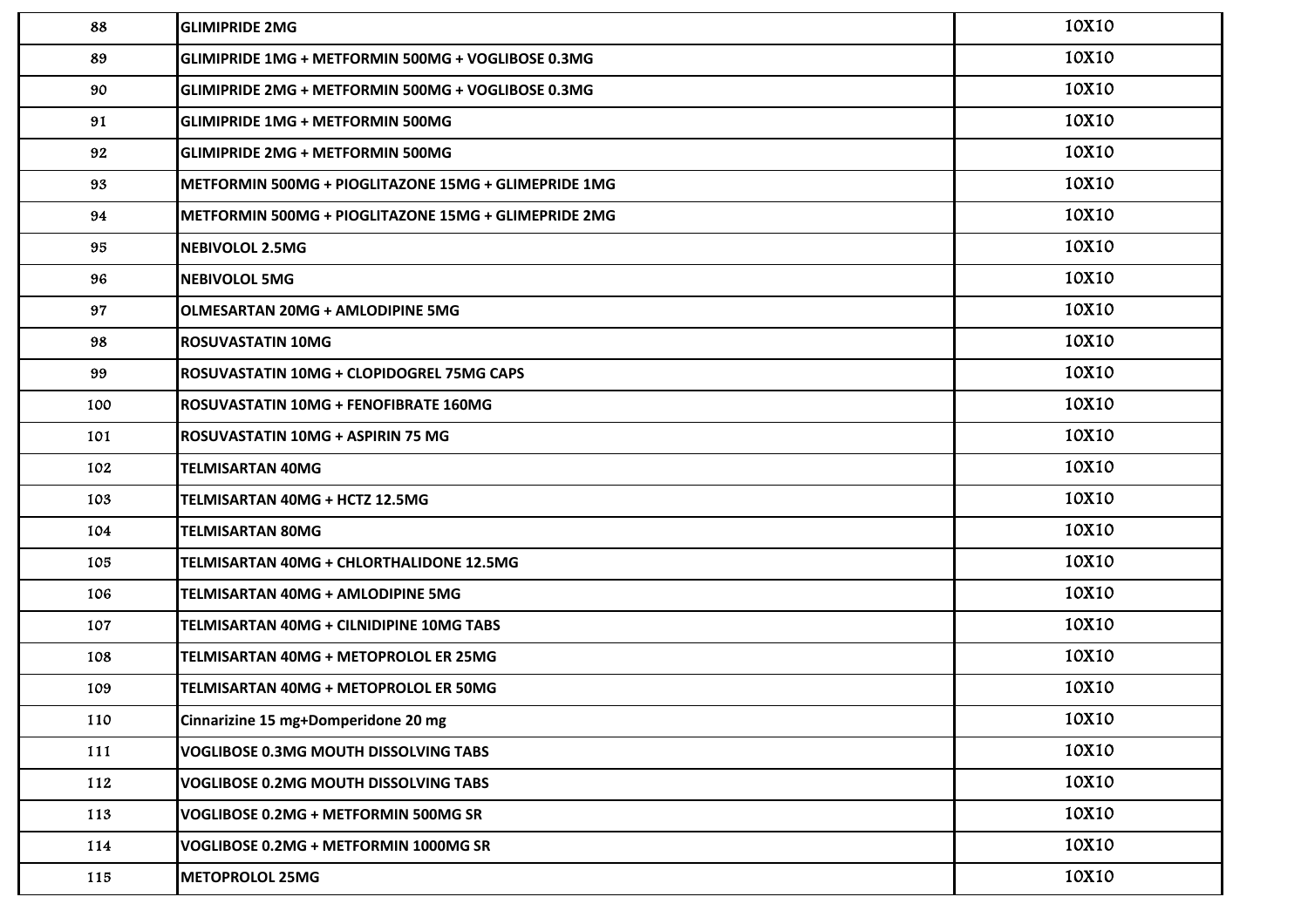| 116 | <b>METOPROLOL 50MG</b>                                                                                                                     | 10X10     |
|-----|--------------------------------------------------------------------------------------------------------------------------------------------|-----------|
|     | <b>CAPSULE RANGE</b>                                                                                                                       |           |
| 117 | Omega 3 fatty Acid+Green Tea Extract+Ginkgo Biloba +Ginseng +Grape Seed+Vit+Minerals                                                       | 3x10s gel |
| 118 | Rabeprazole Sodium 20mg + Domperidone 30mg (Pallet techonolgy) (ALU-ALU)                                                                   | 10X10     |
| 119 | Silymarine 140mg+Thiamine mononitrate 5mg+Riboflavin 5mg+Pyridoxine 3mg+Niacinamide 50mg,ca Panthothenate<br>10mg+Lesithine 525 mgAlu Pack | 10X10     |
| 120 | CLOMIFENE CITRATE 50 MG+CO Q 50 MG+N-ACETYL-CYSTEINE 300 MG                                                                                | 10X110    |
| 121 | Pantaprazole 40mg + Domperidone 30mg(Sr) (ALU-ALU)                                                                                         | 10X10     |
| 122 | <b>ITRACONAZOLE 200 MG CAPSULES</b>                                                                                                        | 10X4      |
| 123 | <b>ITRACONAZOLE 100 MG CAPSULES</b>                                                                                                        | 10x4      |
| 124 | Pre probiotic Capsule                                                                                                                      | 10X10     |
| 125 | Lycopene 5000mcg+Grape Seed +VitA 5000 IU+Vit C 50 mg+VitaminE 10 mg+Seleniumdioxide 70 mcg+Zinc sulphate<br>Mono 22.5mg (ALU-ALU)         | 10X10     |
| 126 | Ayurvedic cap for Leucorrohea                                                                                                              | 3x10      |
| 127 | Ginseng+Antioxident+Minerals+Multivitamins (ALU-ALU)                                                                                       | 10X10     |
| 128 | -Carnitine +Gingko biloba +Ginseng+Antioxident+Minerals+Multivitamins +(Mono carton Alu                                                    | 10's      |
| 129 | Methylcobalamine 1500 mcg + Ala 100 mg + Pyridoxin 3 mg + Folic Acid 1.5 mg (ALU-ALU)                                                      | 10X10     |
| 130 | Mecobalamin 500 mcg + Gabapentin 300 mcg Alu Pack                                                                                          | 10X10     |
| 131 | Mecobalamin 750mcg + Pregablin 75mg Alu Pack                                                                                               | 10X1X10   |
| 132 | Mecobalamin 1500mcg + Benfotimaine 150 mg+INOSITOL+OMEGAFATTY ACID+Chromium Picolinate 100mcg                                              | 10X10     |
| 133 | Foilc Acid 5 mg +Methylcobalmine 1500 mcg+Pyridoxine 1.5 mg+DHA 200 mg                                                                     | 10X10     |
| 134 | Rabeprazole Sodium 20mg + Levosulpride 75 mg SR (ALU-ALU)                                                                                  | 10x10     |
|     | <b>PAEDATRIC RANGE</b>                                                                                                                     |           |
| 135 | Cefpodoxime Proxetil 50 mg                                                                                                                 | 30 ml     |
| 136 | Cefpodoxime Proxetil 50 mg +Clav 31.25 with water                                                                                          | 30ml      |
| 137 | Azithromycin 200mg                                                                                                                         | 15 ml     |
| 138 | Fungal Distase &Pepsin Drops                                                                                                               | 15 ml     |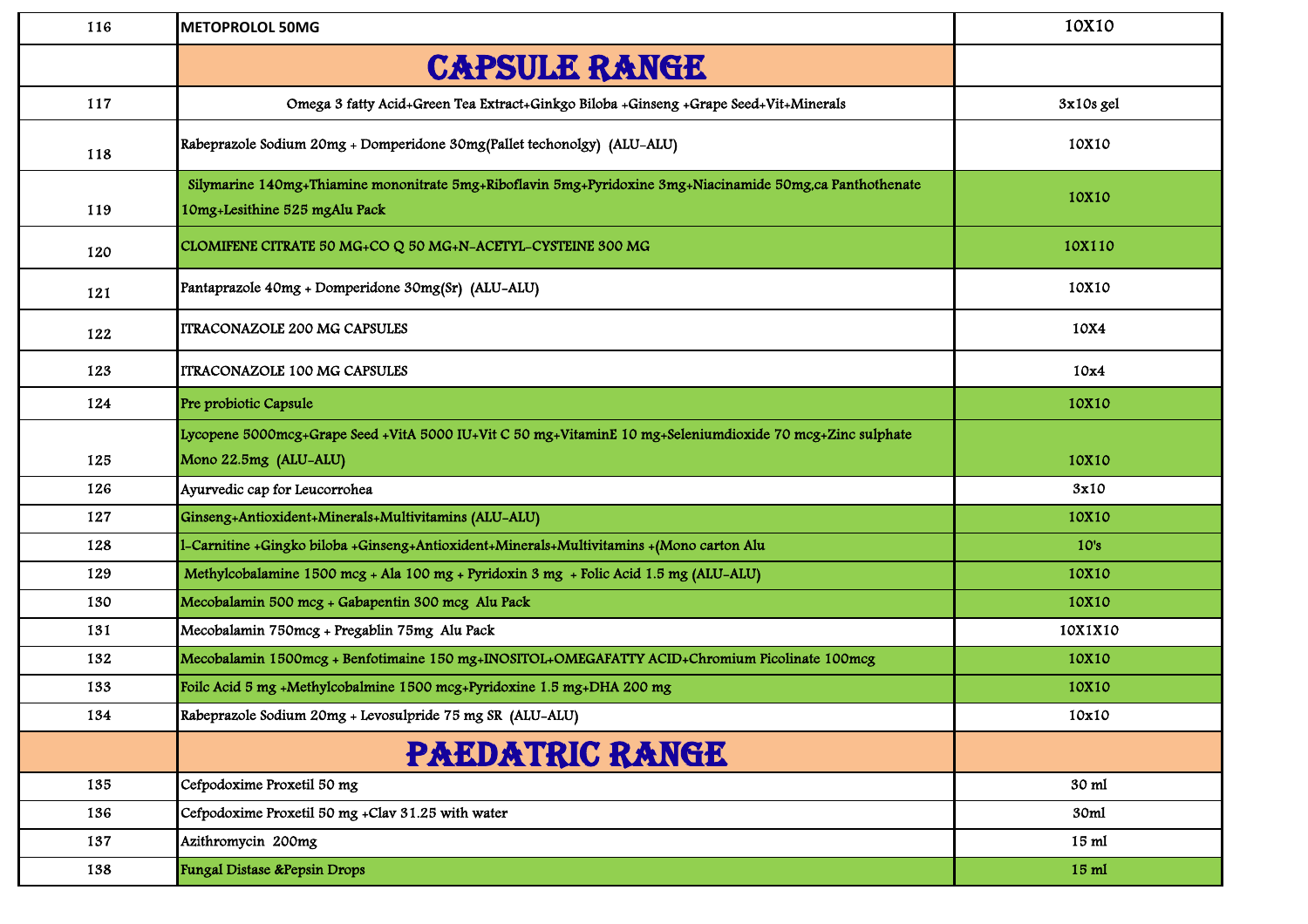| 139 | Albendazole                                                                              | 10 ML   |
|-----|------------------------------------------------------------------------------------------|---------|
| 140 | Dextromethorphan 10 mg+Cetrizine 5 mg+Ambroxol 15 mg+Paracetamol 125 mg                  | 60ml    |
| 141 | SYRUP LEVOCETRIZINE2.5 MG+AMBROXOL 30 MG+Paracetamol 125 (STRRAWBERRY FLAVOR)            | 60 ML   |
| 142 | Tab Levocetrizine 2.5mg + Montelukast 4 mg (ALU-ALU)                                     | 10x10   |
| 143 | Levocetrizine 2.5mg + Montelukast 4 mg SYRUP                                             | 60 ML   |
| 144 | Cefixime 100mg                                                                           | 1X30 ML |
| 145 | Cefixime 50mg                                                                            | 30ml    |
| 146 | Amoxycillin 200mg+Clavulanic Acid 28.5mg Dry                                             | 30 ml   |
| 147 | Amoxycillin 400mg+Clavulanic Acid 57mg Dry SYP WITH WATER                                | 30 ml   |
| 148 | Deflazacort 6mg Oral Suspension                                                          | 30 ml   |
| 149 | Aceclofenac 50 mg +Paracetamol 125 mg                                                    | 60 ML   |
| 150 | OFLOXACIN +ORNIDAZOLE                                                                    | 30 ML   |
| 151 | Zinc Gluconate 20 mg with Prebiotics & Probiotics                                        | 60 ML   |
| 152 | Mefenemic Acid 100 mg +Paracetamol 250 mg                                                | 60 ML   |
| 153 | Mefenemic Acid +Paracetamol                                                              | 60 ml   |
| 154 | Multivitamin + Minerals with Lysine                                                      | 15ML    |
| 155 | <b>B-Complex with Lysine</b>                                                             | 100 ML  |
| 156 | Ondansetron drops 2mg syrup                                                              | 30 ml   |
| 157 | Paracetamol 250 mg susp                                                                  | 60 ml   |
| 158 | Simithicon 40 mg+Dil oil +Fennel oil                                                     | 15 ml   |
| 159 | CPM 0.5 mg+PCM 125 mg+Phenylepherine 5mg+Sodium Citrate 60 mg                            | 60 ml   |
|     | <b>SYRUPS</b>                                                                            |         |
| 160 | MethylPolySiloxane150+Magnesium Trisilicate750+Aluminium Hydroxide 750                   | 170     |
| 161 | Sucralfate 1gm+Oxetacaine                                                                | 100 ml  |
| 162 | SODIUM PICOSULPHATE                                                                      | 100 ML  |
| 163 | Silymarine with vitamin B Complex                                                        | 200 ml  |
| 164 | Ayurvedic Appetite stimulator                                                            | 200 ml  |
| 165 | Cyproheptadine +Tricholine in Sorbitol base                                              | 200 ml  |
| 166 | Disodium Hydrogen citrate                                                                | 100 ML  |
| 167 | Calcium Carbonate 625 mg+Vit D3 200 I.U+Magnesium 180mg+l-lysine75mg+Zinc sulphate 14 mg | 200ml   |
| 168 | MEGAldrate 400 +Simithicone 20 mg+OXETACINE 10 MG (Sugar Free)                           | 170 ML  |
|     |                                                                                          |         |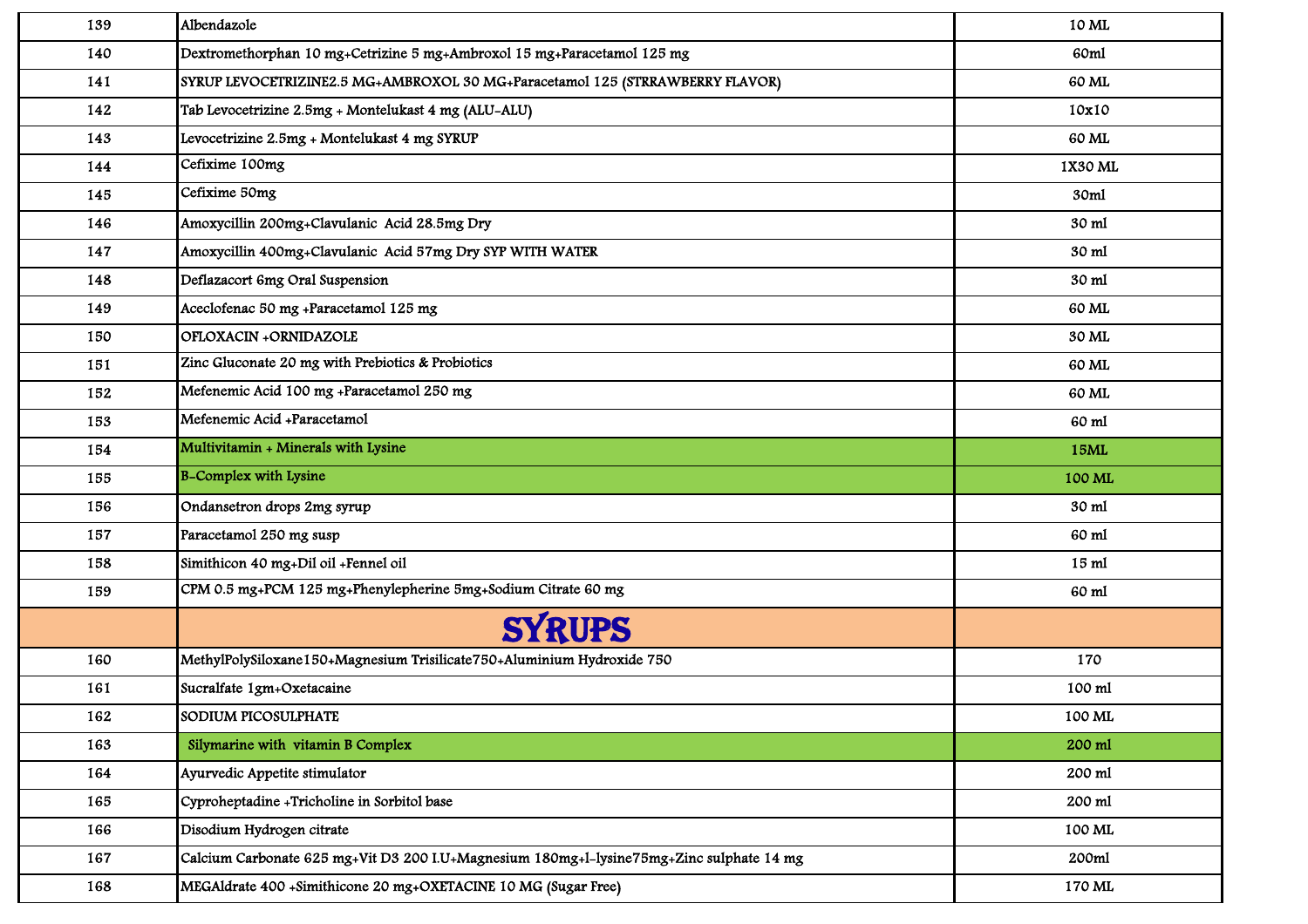| 169 | LACTULOSE CONCENTRATE                                                                             | 100 ML         |
|-----|---------------------------------------------------------------------------------------------------|----------------|
| 170 | Fungal Distase &Pepsin(Pineapple Flavour)                                                         | 200ml          |
| 171 | PEPSIN, MULTIVITAMIN, CYNOCOBALAMIN & NIACINAMIDE SYRUP                                           | 200 ML         |
| 172 | Ferrous ascorbate 100mg + Folic acid 1.5mg + Elemental Zinc 22.5 mg                               | 200 ml         |
| 173 | Ferrous ascorbate+Methylcobalammin + L-Lysine + Folic acid & Zinc syrup                           | 200 ml         |
| 174 | AYURVEDIC LIVER STIMULANT WITH SILIMARINE 140 MG                                                  | 200 ML         |
| 175 | Ayurvedic Liver tonic(Patented formula)                                                           | 200 ml         |
| 176 | Lycopene + Multivitamin + Minerals                                                                | 200 ml         |
| 177 | Multivitamin + Minerals                                                                           | 200 ml         |
| 178 | <b>B-Complex with Lysine</b>                                                                      | 200 ML         |
| 179 | EXTRACT of papaya for increase in platelet count                                                  | 150 ml         |
| 180 | Megaldrate 400 +Simithicone 20 mg (Sugar Free)                                                    | 170 ml         |
| 181 | Uterine tonic for females(Ayurvedic Prepration)(PATENT FORMULA)                                   | 200 ml         |
| 182 | AYURVEDIC Preparation for Renal stone & Urilizer                                                  | 200 ml         |
| 183 | Ambroxol 15 mg+Terbutaline 1.25mg +Guaiphenesin 50 mg+Menthol 2.5 mg (Mixed Fruit)                | 100 ml         |
| 184 | Dextromethorphan 10 mg+Phenylepherine 5mg+CPM 2mg                                                 | 100 ml         |
| 185 | Ambroxol 30 MG+Levosalbutamol 50 mg +Guaiphenesin 50 mg                                           | 100 ML         |
| 186 | HERBAL COUGH EXPECTORANT                                                                          | 100 ML         |
|     | <b>INJECTABLE RANGE</b>                                                                           |                |
| 187 | Pantaprazole Sodium 40mg Injection                                                                | 1's            |
| 188 | inj Ceferazone 1gm +Salbactum 500 mg                                                              | 1's            |
| 189 | Diclofenac Sodium 25 mg Injection 1 ml                                                            | 1's            |
| 190 | Ceftriaxone 1 gm Injections                                                                       | 1's            |
| 191 | Ceftriaxone 1 gm +Tozobactum 125 mg Injections                                                    | 1's            |
| 192 | Meropenem 1 gm                                                                                    | 1's            |
| 193 | INJ NANDRALONE 25 MG                                                                              | 1'S            |
| 194 | INJ NANDRALONE 50MG                                                                               | $1^{\prime}$ S |
| 195 | Methylcobalamin 1500 mcg                                                                          | 5's            |
| 196 | inj methylcobalamin 1000mcg+pyridoxine hcl-100mg+nicotinamide 100mg+D-penthol50mg+thimine 100 mg. | 1'S            |
| 197 | Ondansetron 2mg                                                                                   | 10's           |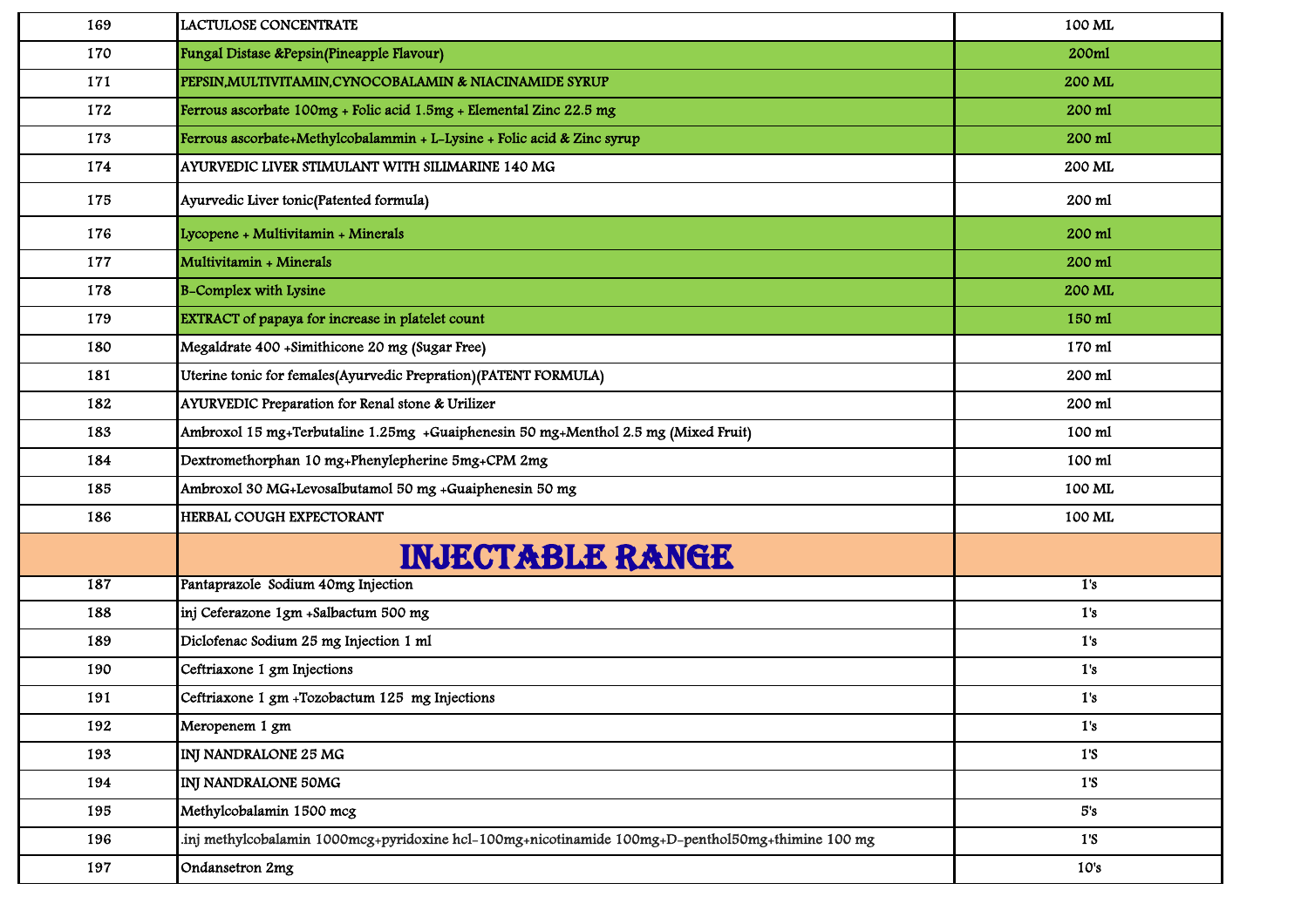| 198 | Piperacillin 4 gm + Tazobactum 500 mg Injections                                                                                                                     | 1's             |
|-----|----------------------------------------------------------------------------------------------------------------------------------------------------------------------|-----------------|
| 199 | Ceftriaxone 1 gm +Sulbactum500 mg Injections                                                                                                                         | 1's             |
| 200 | Ceftriaxone250 gm +Sulbactum 125 mg Injections                                                                                                                       | 1's             |
| 201 | Cefuroxime for Injection IP                                                                                                                                          | 1's             |
| 202 | inj Triamcinolone Acteonide injection 40 mg                                                                                                                          | 1's             |
|     | <b>NUTRITION</b>                                                                                                                                                     |                 |
| 203 | L-Arginine 3 GM SACHETS                                                                                                                                              | <b>20'S</b>     |
| 204 | L-Arginine +Proanthocynidin +Methylcobalamin+DHA+Folic Acid+Zinc+Magnesium Sachet                                                                                    | $10 \text{ gm}$ |
| 205 | SACHET OF L ARGININE SAFED MUSLI, BURETA SUPERBA SHILAJIT FOR LOSS OF LIBIDO                                                                                         | 10 GM           |
| 206 | Protein powder WITH DHA 200 gm (AMERICAN ICE CREAM FLAVOUR)                                                                                                          | 200 GM          |
| 207 | pre pro biotic with zinc gluconate                                                                                                                                   | 20Sachets       |
| 208 | Protein powder 200 gm (Delicious choclate Flavour)                                                                                                                   | 200 gm          |
| 209 | SOAP OF GLYCERINE +NEEM+ALOE VERA                                                                                                                                    | <b>75GM</b>     |
| 210 | AYURVEDIC OIL PREPRATION FOR PAIN MANAGEMENT                                                                                                                         | 50ML            |
|     | OINTUMENTI                                                                                                                                                           |                 |
| 211 | Hydroquinone 2%+Tretinoin 0.025%Mometasone 0.1                                                                                                                       | 20 GM           |
| 212 | Diclofenac Diethylamine+Linseed Oil 3%+Methyl Salcilate 10% in GEL BASE                                                                                              | 30 GM           |
| 213 | LULICONAZOLE CREAM 1% W/W                                                                                                                                            | 15 GM           |
| 214 | OFLOXACINO.75+Ornidazole 2+Terbinafine 1+Clobetasol proionate cream                                                                                                  | 15 GM           |
| 215 | CLOBETASOL 0.05%+NEOMYCIN 0.5%+MICONAZOLE 2%+Chlorocresol 0.1%                                                                                                       | $15 \text{ gm}$ |
|     | SOFTIGEL                                                                                                                                                             |                 |
| 216 | LYCOPENE+GRAPE SEED EXTRACT+LUTEIN+L-ARGININE+VITAMINS & MINERALS SOFT GEL CAP                                                                                       | 10X1X10         |
| 217 | Calcitrol.0.25mcg+Calcium Citrate.425 mg+Magnesium Oxide.40 mg+Zinc Sulphate.20 mg(SOFT GEL)                                                                         | 3X10            |
| 218 | Evening Primrose Oil, Vitamin E & Flaxeed Oil Softgelatin Capsules                                                                                                   | 10x1x10         |
| 219 | VIT.E 400 MG + Wheat germ oil + Omega three fatty acid                                                                                                               | 10x1x10         |
| 220 | Ferrous Ascorbate, Folic Acid, Adenosylcobalamin Zinc & Niacinamide                                                                                                  | 10X1X10         |
| 221 | гусорене эооонісg+вега сагогене 6 ніg+старе зееа 25 іуга+утіл эооо то+гліені 7 ніg+утіанниг 25 ніg+зеіеннин тоо<br>mcg+Zinc OXIDE Mono 7 5mg SOFT GEL IN MONO CARTON | 10X10           |
| 222 | soft Gel cap of GINSENG +MULTIVITAMINS+ANTIOXIDANTS                                                                                                                  | 10X10           |
|     |                                                                                                                                                                      |                 |